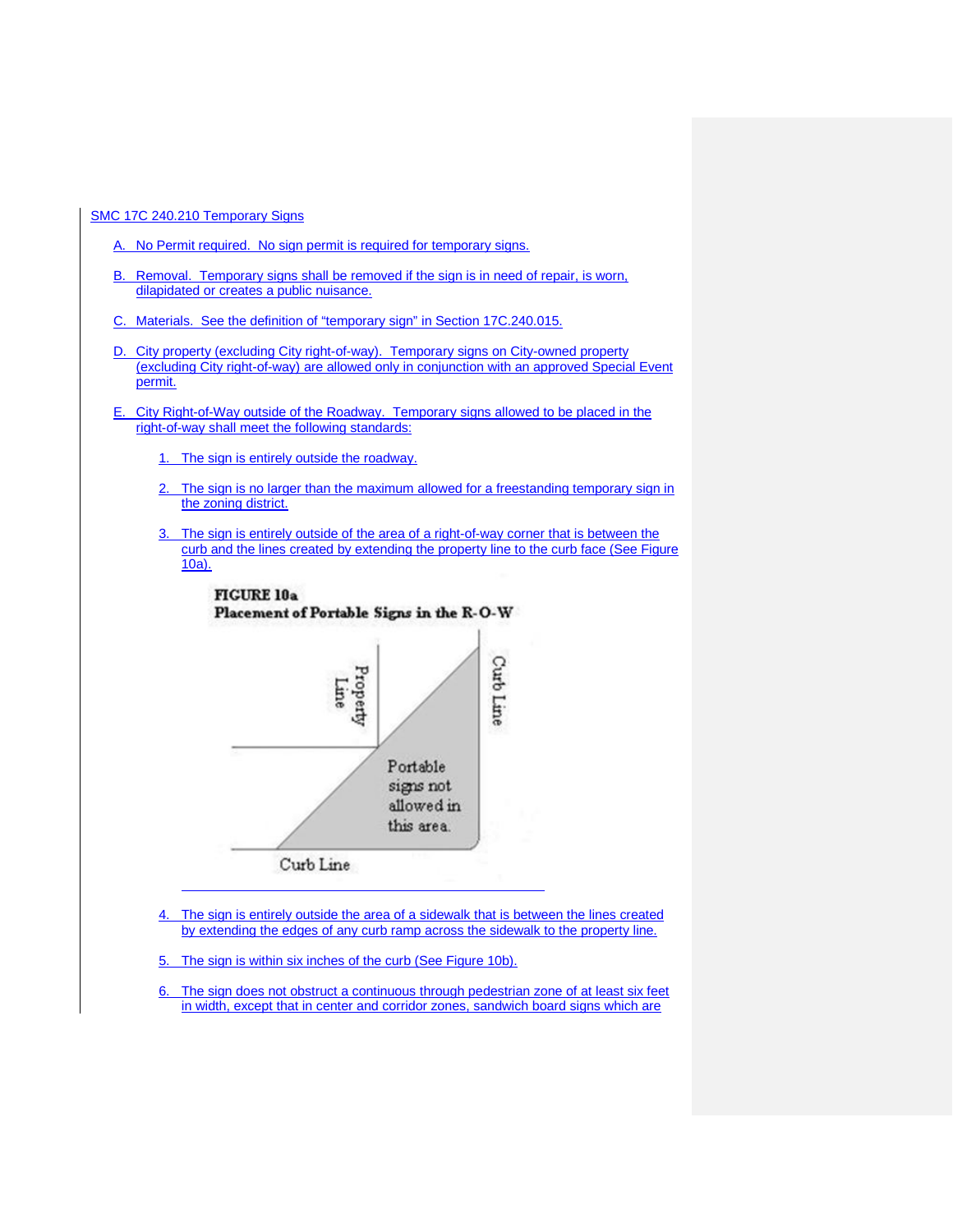located on the sidewalk shall be located in such a manner as to leave a pathway at least four feet wide that is free of obstructions.

- The sign does not obstruct pedestrian and wheelchair access from the sidewalk to any of the following:
	- a. Transit stop areas.
	- b. Designated disabled parking spaces.
	- c. Disabled access ramps; or
	- d. Building exits including fire escapes.
- 8. Physical Attachment to Public Property. Except as allowed for community banners, temporary signs placed in the right-of-way must remain portable and may not be attached or anchored in any way to trees or to public property including utility or light poles, parking meters, the ground, or pavement.
- 9. Additional Placement Standards for Temporary Signs. Temporary signs placed in the right-of-way must meet the following additional standards:
	- a. Where no curb exists, the sign must be placed outside the roadway at least five feet from the edge of the roadway. Temporary signs may not be placed in medians, traffic islands, or other areas within the roadway.
	- b. Temporary signs must not be placed in parking spaces, pedestrian pathways, or bicycle paths. Residential zones.
- F. Temporary signs may be placed on property residentially zoned in accordance with the requirements of this Section and the following:
	- 1. Freestanding signs (includes post-mounted, stake and portable signs).
		- a. Single-family zones: Temporary free-standing signs shall not exceed four (4) square feet in size and five (5) feet in height, if the sign is post mounted on the ground, and not to exceed three (3) feet in height if the sign is stakemounted or portable.
		- b. Multi-family zones: Temporary free-standing signs shall not exceed six (6) square feet in size and five (5) feet in height if the sign is post mounted on the ground, and not to exceed three (3) feet in height if the sign is stakemounted or portable.

2. Surface-mounted signs*.* Limited to sites two (2) acres or larger:

a. Size. No larger than thirty-two (32) square feet.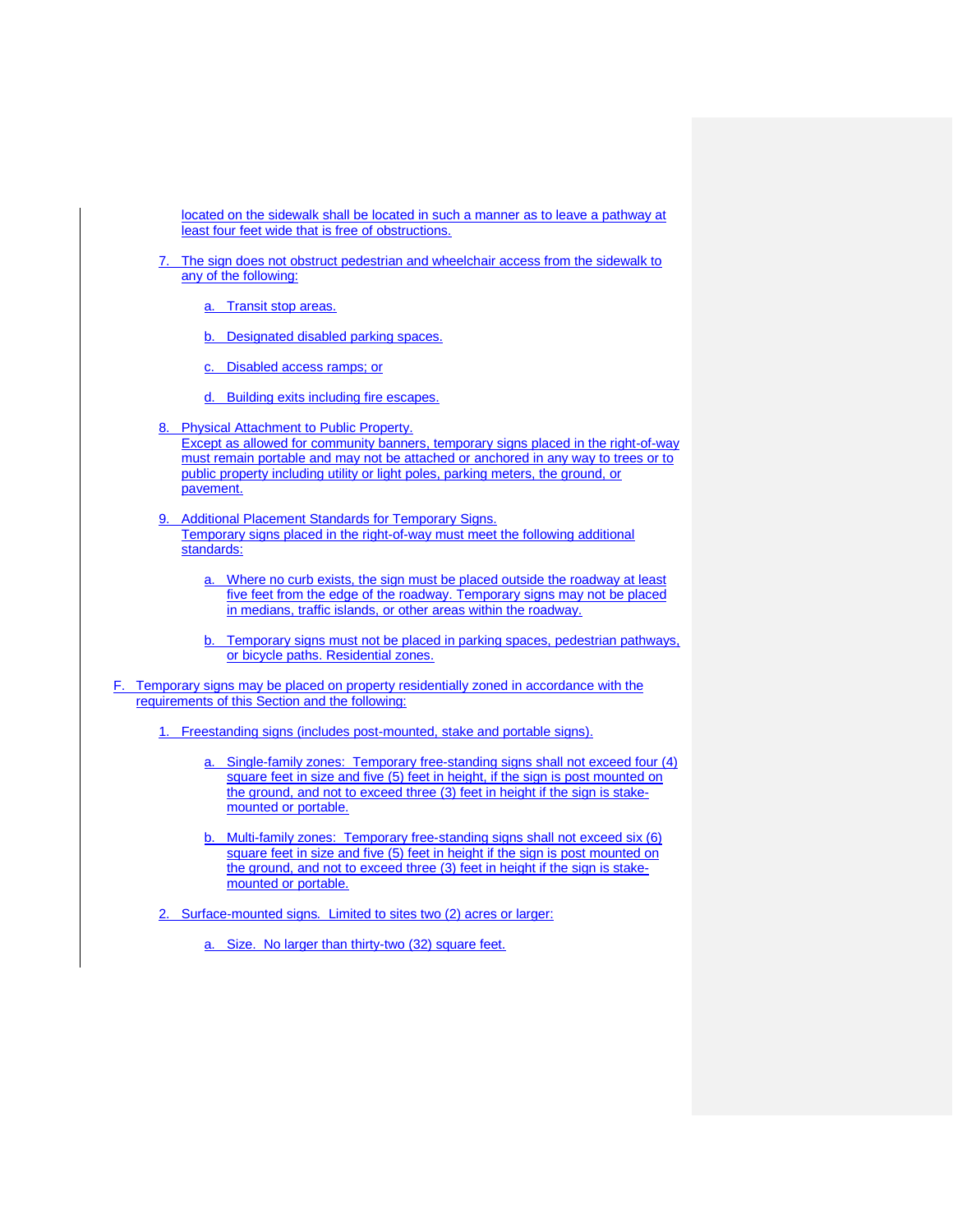- b. Location. Must be flatly affixed to walls below the fascia or parapet line, or flatly affixed to on-site fences either facing or abutting the street, or facing inward to the subject site. Signs shall not be attached or tethered to other site improvements.
- G. Non-residential zones. Temporary signs are allowed on non-residentially zoned property in accordance with the requirements of this Section and the following:
	- 1. Freestanding signs (including post-mounted, stake and portable signs): Size/height. Limited to four (4) square feet and five (5) feet in height if the temporary sign is mounted in the ground, and not to exceed three (3) feet in height if the temporary sign is portable.

#### 4.2. Surface-mounted signs:

- a. Size. Limited to thirty-two (32) square feet.
- b. Location. Must be flatly affixed to walls below the fascia or parapet line, or flatly affixed to on-site fences either facing the abutting street, or facing inward to the subject site. Signs shall not be attached or tethered to other site improvements.

#### **perary Signs.**

The following signs are classified as temporary (non-permanent). Temporary signs are permitted subject to the applicable limitations.

**Construction Signs.** 

No sign permit is required. Such signs may be placed on the property on which construction is occurring upon private property only and may be displayed only after a building permit is obtained and during the period of construction on the construction site. The applicable limits are as follows:

- a. In all zones other than single family residential zones, no construction sign shall exceed thirty two square feet in sign area or ten feet in height.
- b. In single family residential zones, no construction sign shall exceed fifteen square feet in sign area.

# Grand Opening Displays.

No sign permit is required. Such signs may be placed upon the premises of the business only. Such temporary signs, posters, banners, strings of lights, clusters of flags, balloons, or other air or gas filled figures, and searchlights are permitted for a period of thirty days only to announce the opening of a completely new business. All such materials shall be removed immediately upon the expiration of seven days after the event's conclusion. Such displays are permitted only in districts where the business so advertised is allowed under district zoning regulations. Searchlights may be permitted by any business provided the beam light does not flash against any building or does not sweep an arc of forty-five percent from vertical. All banners must be legible, made of durable materials, and must be well maintained.

Special Event Signs.

No sign permit is required. Such temporary signs may be placed upon the premises of the business only and shall not be larger than twenty square feet. Said signs shall not be posted or attached to telephone poles, power poles, or other public utility facilities. Such signs may be displayed thirty days prior to an event and must be removed within seven days after the event's conclusion. The event committee for which the sign is displayed shall be responsible for its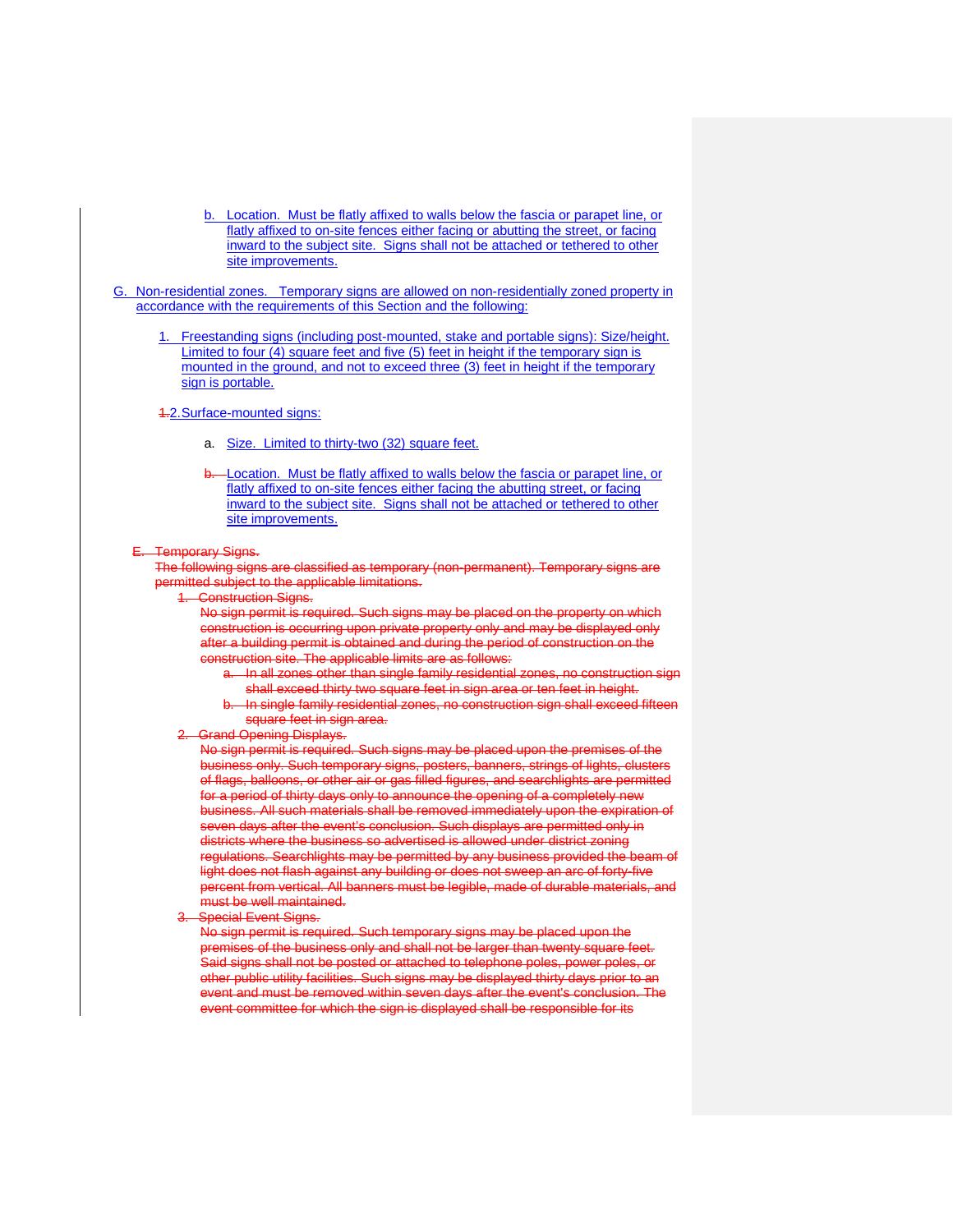removal and subject to the penalties as provided in this code. Searchlights may be permitted by any business provided the beam of light does not flash against any building or does not sweep an arc of forty-five percent from vertical. All banners must be legible, made of durable materials, and must be well maintained. Balloon Signs.

#### No sign permit is required. Such signs may be placed upon the premises of the business only. One balloon sign is allowed per site for a maximum of one month at a showing twice per calendar year in the commercial and industrial zones. Temporary balloon signs may be located on a building rooftop. The vertical dimension of the balloon may not exceed twenty-five feet.

# Real Estate Signs.

No sign permit is required. Such signs may be placed upon private property only. All exterior real estate signs must be of wood or plastic or other durable material. The permitted signs, with applicable limits, are as follows:

- a. Residential "For Sale," "For Rent," and "Sold" Signs.
	- Such signs shall be limited to one sign per street frontage not to exceed five square feet in sign area, placed wholly on the property for sale or rent, and not to exceed a height of seven feet.
- Residential "Open House" Signs.

Such signs shall be limited to one sign per street frontage on the premises for sale and up to ten off premises signs spaced not closer than two hundred feet. Such signs are permitted only during daylight hours and when the real estate professional or seller or an agent is in attendance at the property for sale. No such sign shall exceed five square feet in sign area.

c. Undeveloped Commercial and Industrial Property "For Sale or Rent" Signs.

One sign per street frontage advertising undeveloped commercial and industrial property for sale or rent. The sign shall not exceed thirty-two square feet in sign area and ten feet in height.

- Developed Commercial and Industrial Property "For Sale or Rent" Signs. One sign per street frontage advertising a commercial or industrial building for rent or sale is permitted while the building is actually for rent or sale. If one face of the building is less than ten feet from the building line, the sign shall be placed on the building or in a window. The sign shall not exceed ten feet in height and, if free standing, shall be located more than fifteen feet from any abutting property line or a public right of way line. Said sign shall not exceed thirty two square feet in sign area.
- Undeveloped Residential Property "For Sale" Signs. One sign per street frontage advertising undeveloped residential property for sale is permitted not exceeding thirty two square feet in sign area. sign must be placed more than thirty feet from the abutting owner's property line and may not exceed a height of ten feet.
- Subdivisions approved after the effective date of this chapter are permitted one cluster of flagpoles (not to exceed five flagpoles) in front of sales offices to advertise the new development.

### **Political Campaign Signs.**

All signs which are relating to promoting or publicizing the nomination or election of any individual for a public political office to be voted on in any primary, general or special election or advocating any ballot measure to be voted on in any primary, general or special election, hereinafter referred to as political campaign signs, are permitted subject to the following regulations: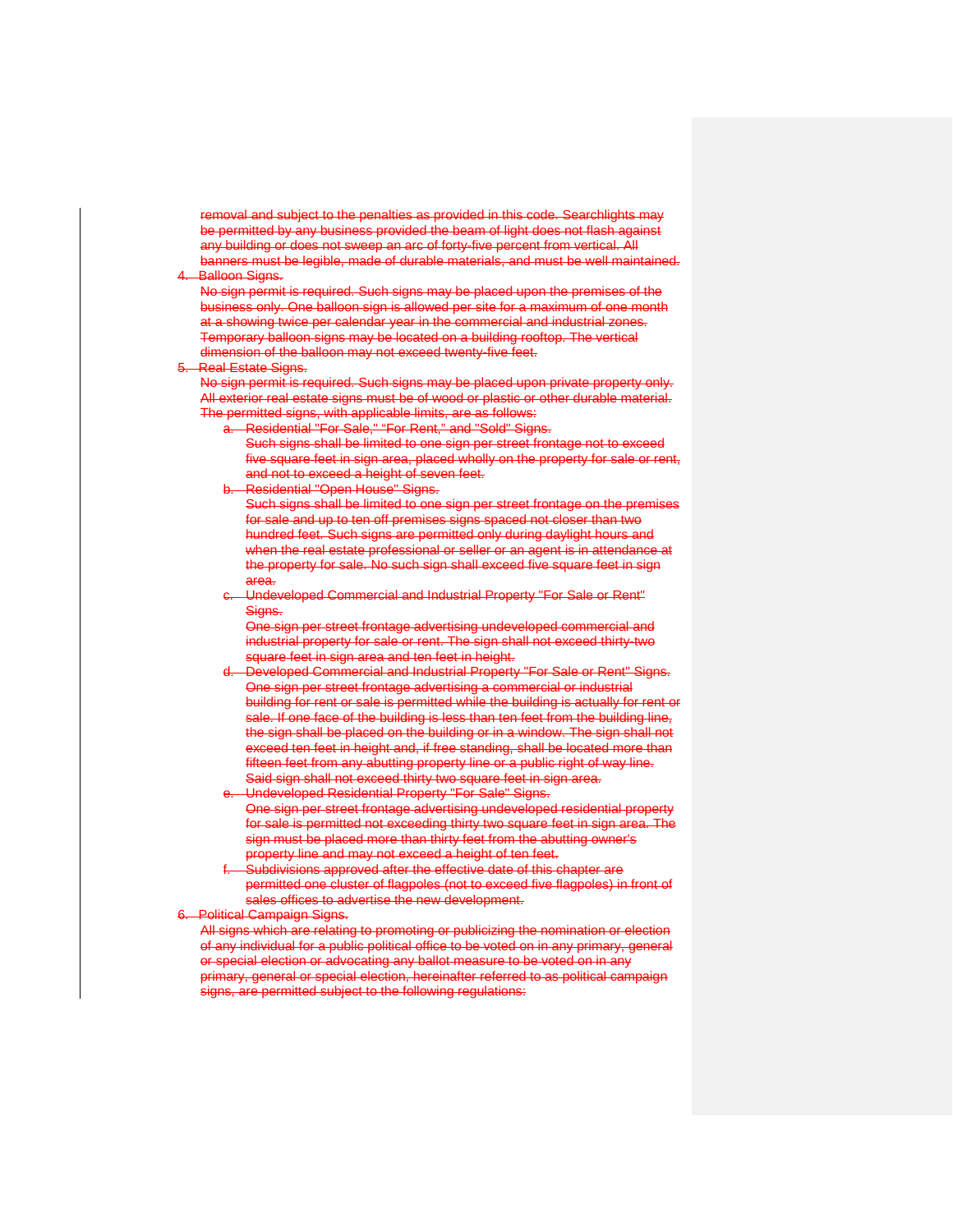#### Size of Signs.

Political campaign signs located on private property in a residential zone shall be limited to a maximum surface area of sixteen square feet. Political campaign signs located on private property in zones other than residential zones shall be limited to a maximum surface area of thirty-two square feet. Political campaign signs located in the public right-of-way as set forth in subsection c shall be limited to a maximum surface area of five square feet with a maximum height of five feet. The maximum square footage shall be based upon one side of the sign. Signs may be two-sided.

#### Signs on Private Property.

Political campaign signs may be erected upon any private property with the permission of the property owner, resident, or respective agent. In cases of vacant property, or where there is no occupied structure on the property, political signs may be placed thereon with the written consent of the property owner or his agent.

c. Political Campaign Signs on the Public Right-of-way.

Placement of political campaign signs on the public right-of-way must have the permission for such placement of the abutting property owner, resident or respective agent. For purposes of this section, the public rightof-way shall mean that portion of the public right-of-way located next to a street between the roadway and the adjacent private property open to the public for general pedestrian passage, including the buffer/planting strip. Political campaign signs may be posted preceding a primary, general or special election within the public right-of-way only if the signs do not create a traffic obstruction or hazard or impair or impede pedestrian thoroughfares and comply with all requirements of this section. Political campaign signs located in the public right-of-way shall only be attached to a self-supporting wood stick(s), metal post, or other such devices, shall not be attached to any other structures and shall not be erected in any manner which would damage the surface infrastructure in which the sign is located.

Method of Display.

Political campaign signs authorized under this section shall not be displayed using digital, flashing, electronic, or solar technology unless specifically authorized by other provisions of the Spokane Municipal Code. Political campaign signs authorized under this section, either on private property or within the public right-of-way, are subject to all other regulations regarding temporary signs.

Unauthorized Signs on City Property.

Unauthorized signs of any nature located on City-owned or maintained property or on any portion of park property under the jurisdiction of the park board are prohibited and shall be immediately removed unless specifically authorized by law. City-owned or maintained property shall include all property held in the City's name or controlled by easement or other legal devices, including all portions of the public right-of-way. This prohibition shall not apply to political campaign signs located in the public right-of-way adjacent to vacant city-owned property.

- Removal of Signs.
	- i. Political campaign signs on the public right-of-way as defined in this section or private property shall not be displayed after the date the election results have been certified for the election for which it was intended. In cases where a general election follows a primary election, those signs for candidates whose names will appear on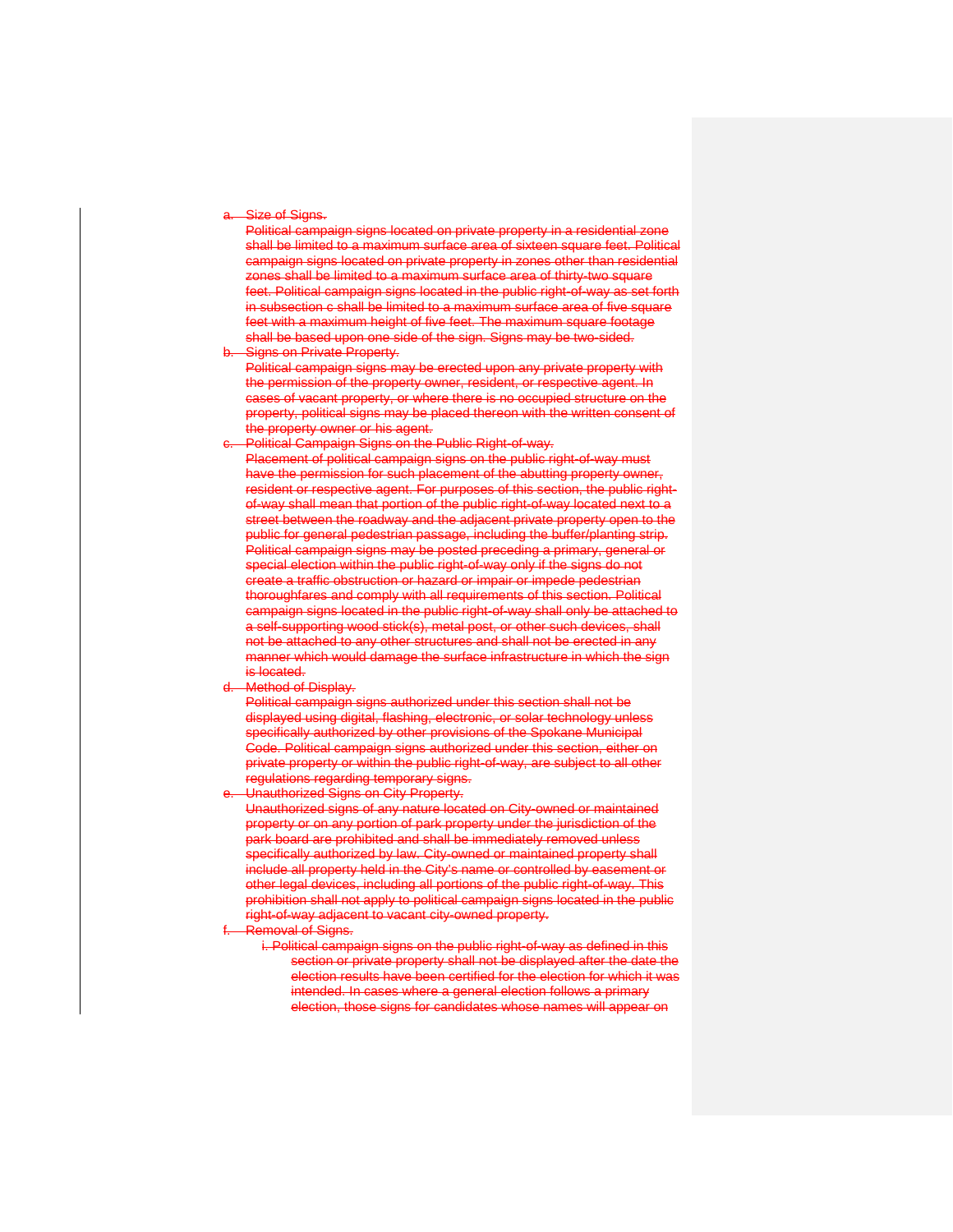the ballot in the general election may be displayed during the interim period and up to the date the general election results are certified. In all instances herein in which political campaign signs are required to be removed, or if the signs have become detached from their support device or damaged, it shall be the responsibility of the property owner or occupant, if the sign is located on private property, or the respective candidate, if the sign is located on the public right-of-way, to have the signs removed.

- ii. Failure to remove political campaign signs located on the public rightof-way shall result in a one-time sign removal fee of twenty-five dollars per sign under fifteen square feet and fifty dollars for signs over fifteen square feet being assessed against the respective responsible campaign official. For the purpose of recovering the costs of removal there is a rebuttable presumption that the candidate seeking office or the sponsor of a ballot measure is the responsible campaign official who is responsible for the placement of a political campaign sign in the public right-of-way. Removal of signs located in the public right-of-way shall be under the direction of the director of public works and utilities or his or her designee.
- iii. Failure to remove political campaign signs located on private property shall result in a civil infraction assessed pursuant to against the property owner or occupant for each sign. Each day shall be a separate violation. A notice to remove the sign shall be issued by the code enforcement department to the property owner and/or occupant prior to the issuance of a civil infraction pursuant to .
- The sign removal fee may be appealed to the hearing examiner within ten days of a letter assessing the fee. A civil infraction may be contested in the municipal court.

# Signs Related to Constitutionally Protected Free Speech.

- Signs expressing constitutionally protected free speech located on private property, including the public right-of-way adjacent to the private property, as defined in this section, unrelated to promoting or publicizing the nomination or election of any individual for a public political office or advocating any ballot measure to be voted on in any primary, general or special election shall not be subject to the time period for the removal of political campaign signs, but shall otherwise be subject to all other provisions of this section.
- Public Notice.

Nothing in this chapter shall be construed to prohibit or modify the requirements for placement of public notices required by law.

Exemption.

Nothing in this chapter shall limit the promotion or publication of a political message by other means lawfully permitted under the City's sign code, . Permit or Permit Fees.

There shall be no permit or fee requirement for political campaign signs erected under this section unless the sign is attached to a sign structure permitted under other provisions of the sign code that requires a permit .<br>and fee.

#### **Community Banners.**

Such signs may be permitted and extend into the public right-of-way by permission of the city administrator or appointed representative. Such signs may only be placed at City-designated locations provided that the banner: